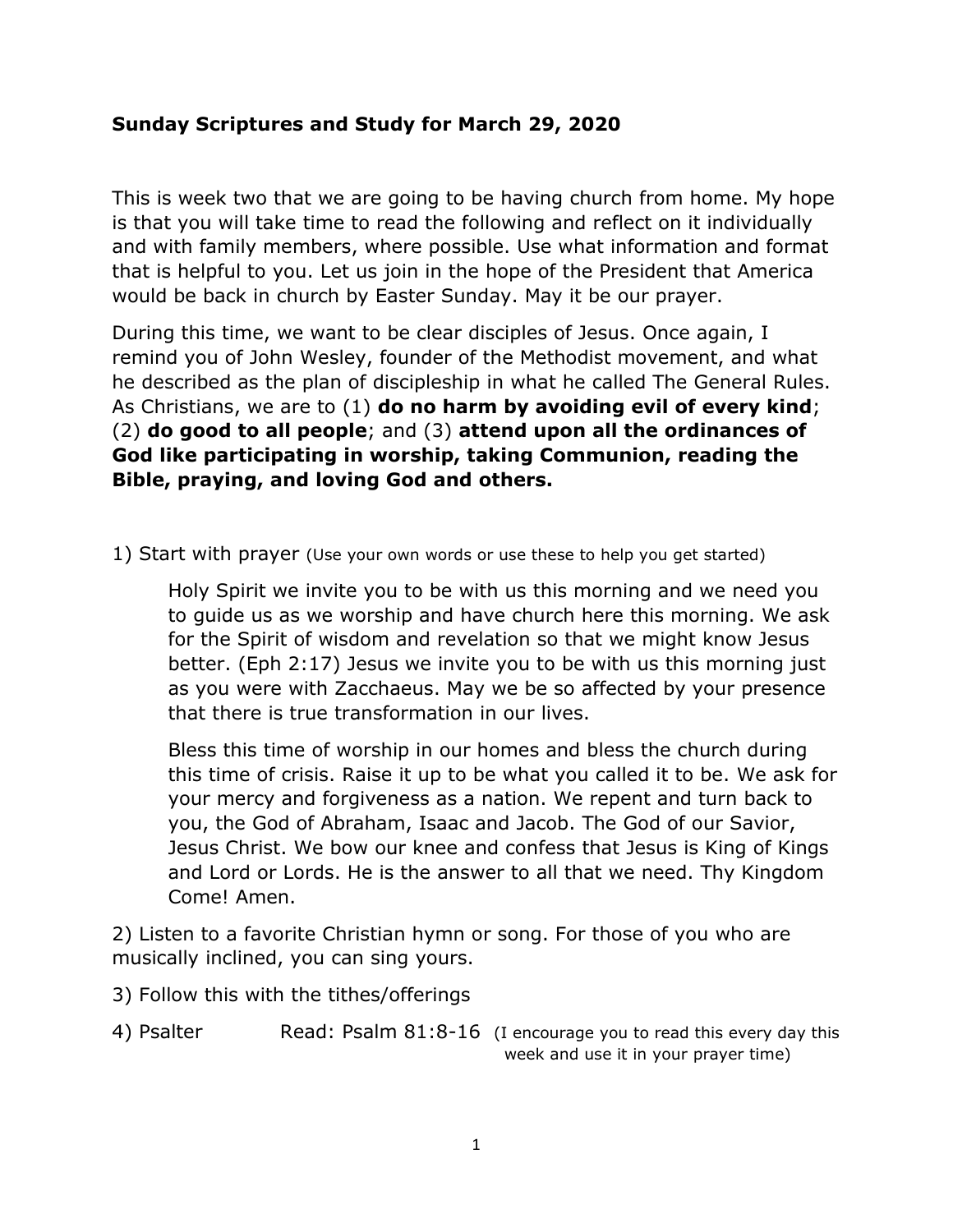5) Once again, the Theme for the morning is **"Press In."** Before reading scripture pray again, asking the Holy Spirit to open your hearts and minds and reveal God's truths from the Word to you this morning.

## 6) Read scripture: **Luke 8:42-48**

7) Apostles Creed:

I believe in God, the Father Almighty, creator of heaven and earth. I believe in Jesus Christ, his only Son, our Lord, who was conceived by the Holy Spirit, born of the Virgin Mary, suffered under Pontius Pilate, was crucified, died, and was buried; he descended to the dead. On the third day he rose again; he ascended into heaven, is seated at the right hand of the Father, and will come again to judge the living and the dead. I believe in the Holy Spirit, the holy catholic church, the communion of saints, the forgiveness of sins, the resurrection of the body and the life everlasting. Amen.

8) Read and discuss/reflect on the following: *(A portion of this is a repeat of what I sent out on the Lent Study)*

In James 4:8, It says, draw near to God and He will draw near to you. Let's look at the story of the woman subject to bleeding for twelve years.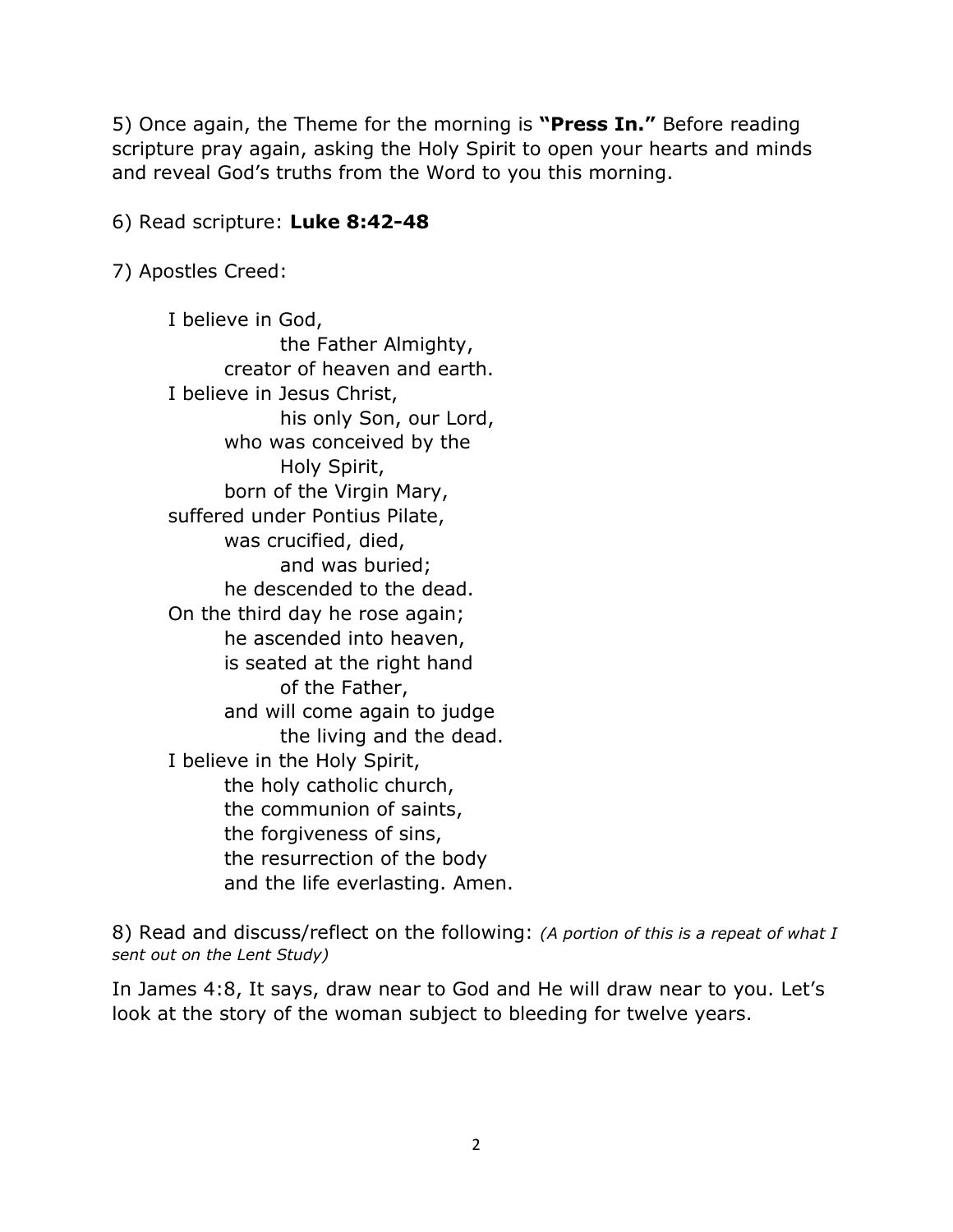#### **Luke 8:40-48 (NIV)**

 $40$  Now when Jesus returned, a crowd welcomed him, for they were all expecting him.

 $41$  Then a man named Jairus, a ruler of the synagogue, came and fell at Jesus' feet, pleading with him to come to his house

 $42$  because his only daughter, a girl of about twelve, was dying. As Jesus was on his way, the crowds almost crushed him.

<sup>43</sup> And a woman was there who had been subject to bleeding for twelve years, but no one could heal her.

<sup>44</sup> She came up behind him and touched the edge of his cloak, and immediately her bleeding stopped.

<sup>45</sup> "Who touched me?" Jesus asked. When they all denied it, Peter said, "Master, the people are crowding and pressing against you."

<sup>46</sup> But Jesus said, "Someone touched me; I know that power has gone out from me."

 $47$  Then the woman, seeing that she could not go unnoticed, came trembling and fell at his feet. In the presence of all the people, she told why she had touched him and how she had been instantly healed.

<sup>48</sup> Then he said to her, "Daughter, your faith has healed you. Go in peace."

1. Notice Jesus was in a crowd. Who was the first one in the story to "press in" to ask for help from Jesus?

2. Jairus, a Jewish synagogue ruler came and fell at Jesus' feet on behalf of his 12 year old daughter who was sick. He was so desperate, that he was willing to fall before Jesus in front of the crowds and he pleaded with Jesus. He didn't care what others thought or what they would say. **He knew his only answer was Jesus.** Jesus showed no favoritism towards Jew or Gentile, man or woman, adult or child. He loves all the same!

3. Where did Jairus ask Jesus to come? Jesus loves to be in the house of families. He created them!

4. Today let's ask Jesus to enter every house that is in desperate need of a miracle in their lives as we face one of the hardest times that America has seen in a long time. Ask that Christ's love would abound in the homes of America and that they would encounter Jesus just as Saul did, as Mary and Martha did, as Jairus did, and just as we have. Pray that the difficult times we find ourselves in would cause all of us, Christian and non-Christian to fall before Jesus and ask for help.

Every knee will bow and every tongue confess to God (Rom 4:11). Now is better than later.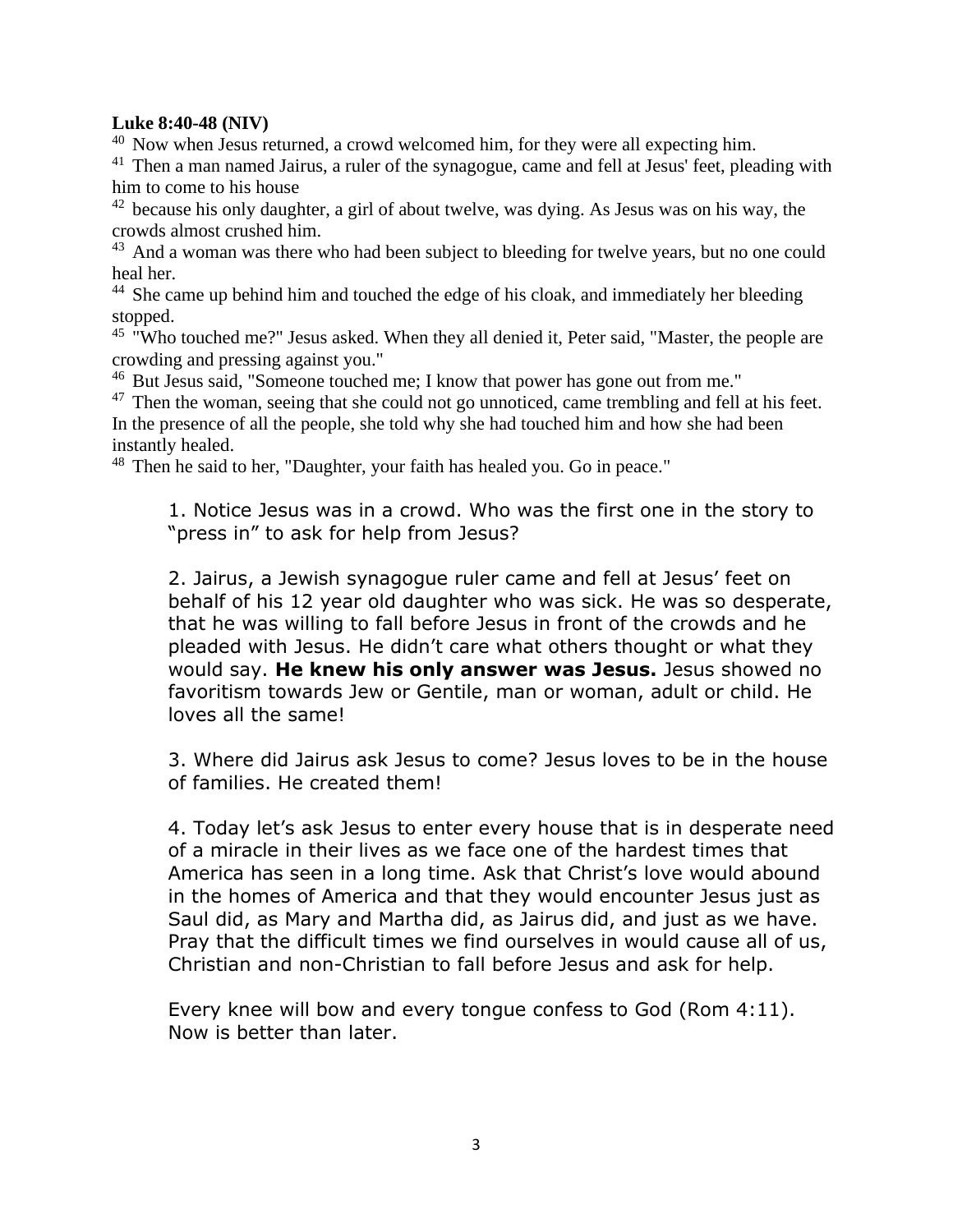5. Notice that the crowd was surrounding Jesus in such a way that they were pressing in on Him. It would have been like being in an overfull elevator. So crowded that everybody was up against or touching someone. Jesus was feeling the pressure of the crowd.

6. Who came and touched Jesus even as crowded as it was?

7. A woman, just as desperate as Jairus, somehow managed to get to Jesus through the crowd. She must have been crawling on her knees. That's just my thinking. Regardless she was determined to get to Jesus no matter what.

8. Do you think America is that desperate yet? Do you think the Church is that desperate? What about you?

The women with the bleeding problem was indeed desperate. She risk her life, because she would have been considered unclean in that culture, and being among the crowd which probably was mostly men, would have been countercultural to say the least. She would have defiled everyone she touched, including Jesus. Nevertheless she "pressed in" like few people ever have. Jesus honored her effort and faith.

He did not discount her value as the culture did with women. He was not afraid to be touched by her. In fact, he purified her. He acknowledged her even in the midst of the crowd. He not only healed her, but gave her new life; giving her relationships with family back, hugs from family and friends back, a place in society back, and the ability to enter the synagogue and worship back.

Almost everybody would have regarded the woman in the crowd as totally unimportant. For Jesus she was someone in need, and therefore he, as it were, withdrew from the crowd and gave himself to her. "God loves each one of us as if there was only one of us to love." – William Barclay

#### **Malachi 4:2 (NIV)**

<sup>2</sup> But for you who revere my name, the sun of righteousness will rise with healing in its wings. And you will go out and leap like calves released from the stall.

Jonathan Cahn, teaches that the word "wings" in the verse above in the Hebrew does not mean the kind of wings we might think of. It says, "The sun of righteousness shall arise with healing in His *kanaf'* – the very word that also means the corner and fringe of His garment." "Therefore, never be afraid to touch God. If God puts fringes on His garment, it means He is touchable. He is not afraid to be touched.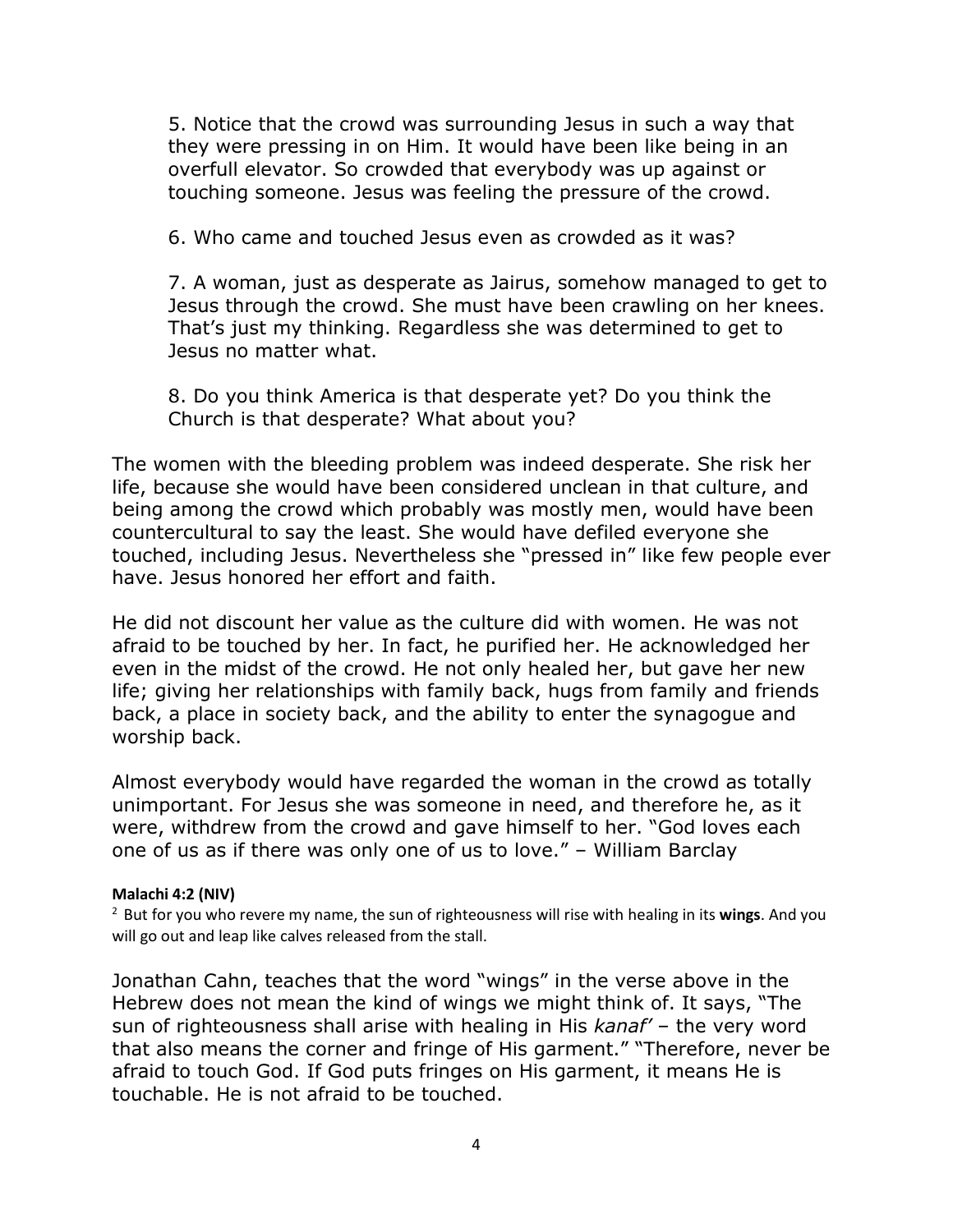So touch God with your infirmities, your wounds, your uncleanliness, your sins, with the darkest part of your life, and you will be changed. For the Sun of Righteousness will arise with healing in His wings… with healing in His *kanaf'."*

This story challenges me to ask myself how much will I press in, to encounter Jesus. How much time will I give Him and how hard will I pursue Jesus? Have I truly dealt with every dark area in my life? What are the obstacles that I allow to be in the way? Am I afraid to really reach out and touch God with my shame, my guilt or any other sin in my life?

### **John 16:31-33 (NIV)**

<sup>31</sup> "You believe at last!" Jesus answered.

 $32$  "But a time is coming, and has come, when you will be scattered, each to his own home. You will leave me all alone. Yet I am not alone, for my Father is with me.

 $33$  "I have told you these things, so that in me you may have peace. In this world you will have trouble. But take heart! I have overcome the world."

### **Philippians 4:10-13 (NIV)**

<sup>10</sup> I rejoice greatly in the Lord that at last you have renewed your concern for me. Indeed, you have been concerned, but you had no opportunity to show it.

 $11$  I am not saying this because I am in need, for I have learned to be content whatever the circumstances.

 $12$  I know what it is to be in need, and I know what it is to have plenty. I have learned the secret of being content in any and every situation, whether well fed or hungry, whether living in plenty or in want.  $^{13}$  I can do everything through him who gives me strength.

9.The woman had tried all human power for healing but could not be healed. Could not be saved! She was as good as dead without Jesus. That is how we all come to Jesus. Lost, broken, sick, afraid and sinful. The key to her healing was a desire which turned to action. She obviously knew about Jesus but that didn't change her circumstance. It was when she did something with that desire. When she sought him and reached out to touch Jesus that everything changed.

May we turn our desire into action! Reach out, seek the Lord and his promise is that we will find Him.

## **Deuteronomy 4:29-31 (NIV)**

 $29$  But if from there you seek the LORD your God, you will find him if you look for him with all your heart and with all your soul.  $30$  When you are in distress and all these things have happened to you, then in later days you will return to the LORD your God and obey him.

 $31$  For the LORD your God is a merciful God; he will not abandon or destroy you or forget the covenant with your forefathers, which he confirmed to them by oath.